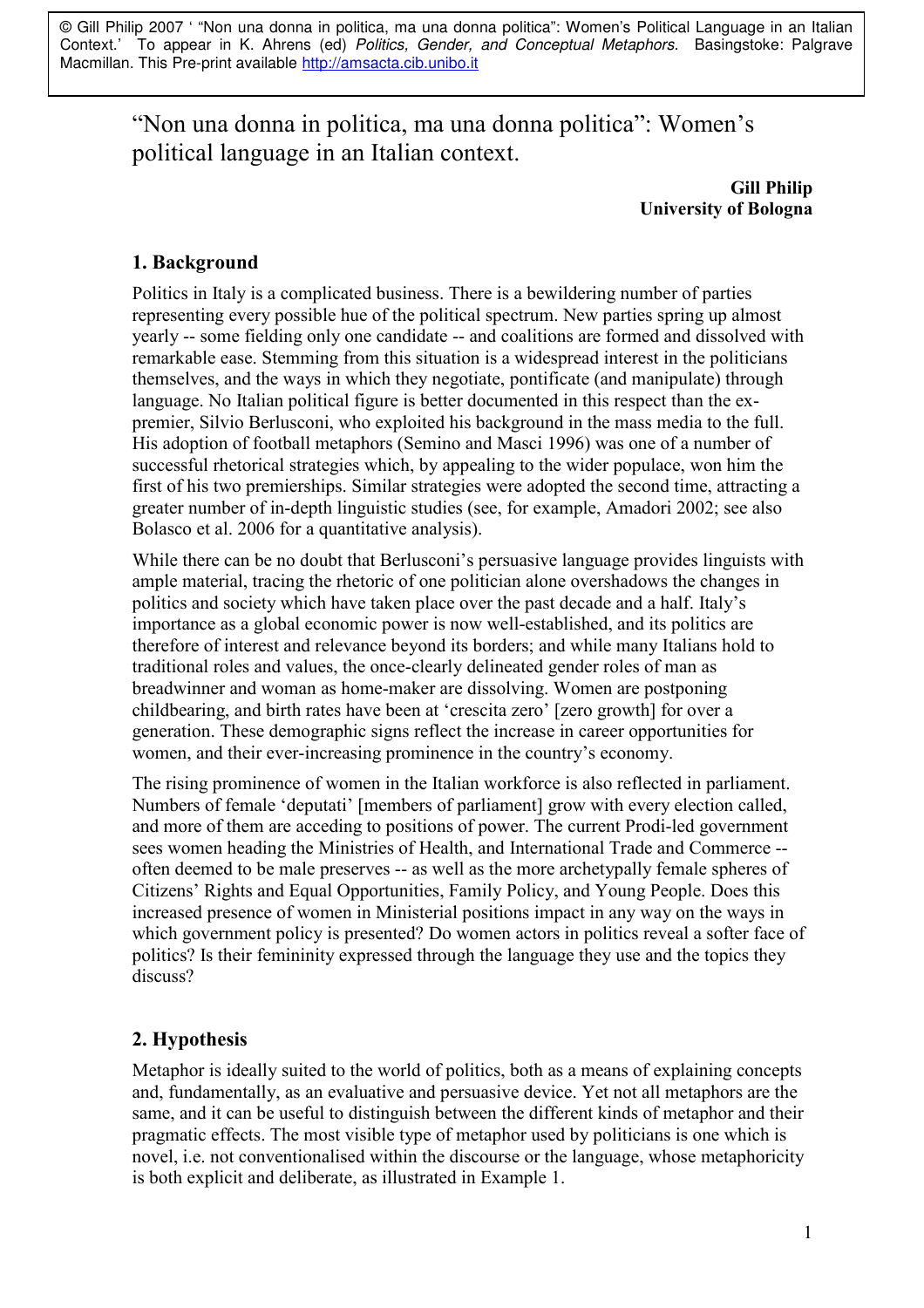(1) Il mondo non è il posto dove rischiamo di **naufragare**, ma la nostra **ancora di salvezza** contro i rischi di impaludamento che corriamo se restiamo nei nostri piccoli mercati locali. (ComInt pres/doc046<sup>i</sup>)

[The world is not the place where we risk being shipwrecked, but our safety anchor against the risks we run of being mired in our small local markets.

Isolated linguistic metaphors such as these contribute to political rhetoric at the textual level. They may occur in isolation or, as in Example 1, form 'clusters' (Cameron and Stelma 2004) with semantically-related expressions. However, being novel, the likelihood of their recurring several times over a series of related texts is rather low. This is in fact the only instance of a 'shipwreck' metaphor in the data analysed (see 4).

Less visible, but more pervasive, are conventionalised metaphorical expressions, especially those which can be grouped into metaphor themes<sup>ii</sup> (Black, 1993). While these expressions may cluster too, and in so doing draw attention to their metaphoricity (see Example 2), they are often used unconsciously, their figurative value hidden by their ubiquity within the language as a whole (Example 3).

(2) 'Le misure definitive' conclude il Ministro 'entreranno in vigore dal 7 ottobre e resteranno valide per due anni: il tempo giusto e necessario affinché le aziende italiane si attrezzino per fare fronte adeguatamente alla sfida di un mercato internazionale sempre più agguerrito sul piano della concorrenza, e sofisticato sul piano dei meccanismi produttivi.' (ComInt com/doc030)

['The definitive measures,' concludes the Minister, 'will come into effect on October  $7<sup>th</sup>$  and will remain in place for two years: the time necessary for Italian businesses to **prepare** to adequately face the challenges of an international market which is increasingly aggressive at the competitive level, and sophisticated in its productive mechanisms.']

(3) Non è certo un incentivo alla loro presenza nel nostro tessuto imprenditoriale quello di evocare presunte volontà speculative e predatorie degli imprenditori stranieri oppure quello di modificare le regole del gioco durante la partita. (PolEur pres/doc011)

Evoking presumed speculative and **predatory** intent or changing the rules of the game during the match is certainly not an incentive to their presence in our entrepreneurial fabric.

While conventionalised metaphorical expressions occur within single texts, their importance derives from their recurrence over a discourse as a whole, where their presence can reveal attitudes that are not expressed explicitly in the information content of a speech or press release. Metaphor themes easily pass unobserved and can operate transversally over many texts. Their conventionality ensures that they do not attract undue notice, yet they still constitute linguistic choices, and are thus meaningful: it is here that the hopes and fears, strengths and weaknesses. Following from this, if women are believed to use more 'feminine' language than men, evidence of this might be found in their use of metaphors. For instance, the tired stereotype of the woman-as-negotiator might be borne out through the recurring metaphors used by women Ministers if they appear to avoid 'conflict talk' and war metaphors in their discourse, but favour reconciliatory metaphors and compromise. In concrete terms, while metaphors such as BUSINESS IS WAR and BUSINESS IS ROMANCE are expected to appear in the Minister for International Trade and Commerce's speeches, does the incidence of ostensibly 'feminine' themes such as BUSINESS IS ROMANCE take precedence over that of more 'masculine' ones, such as BUSINESS IS WAR given that the Minister is a woman? In other words, will a woman adhere to the stereotype woman-as-negotiator, or will she eschew the 'feminine'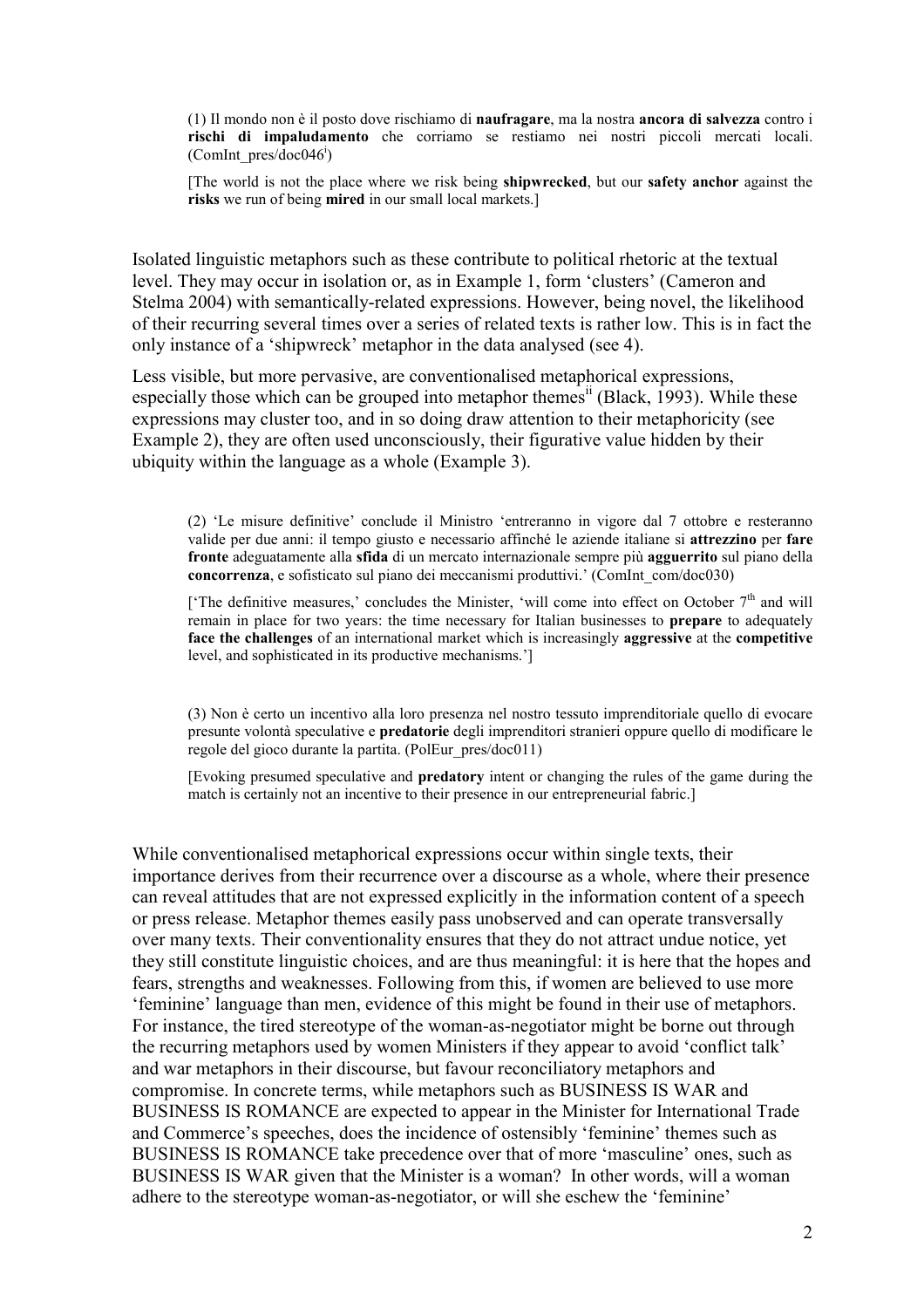stereotype, perhaps aligning her discourse to the 'masculine' ones that dominate the world of politics?<sup>111</sup>

While metaphors of romance and war are known to occur in the sphere of trade and commerce, they are much less frequent than metaphors of growth (THE ECONOMY IS A PLANT) and orientation (PROFITS AND LOSSES ARE HIGHS AND LOWS and its numerous permutations, including PROFIT IS FLIGHT), which form part of its terminological repertoire, which we can call 'topic-specific metaphors'. This research is principally concerned with recurring metaphors which do not form part of the standard terminology. These need not be idiosyncratic, innovative or unusual in themselves, but simply less conventionalised within the discourse. Ouestions to be asked of these include: Are there any particular source or target domains which these metaphors centre around. and if there are, what does their presence suggest? Do they recur only within an individual politician's language, or do any run transversally through the discourse of several female ministers? Are they dependent or independent of the textual themes and ministerial roles represented?

# 3. Data and methods

## 3.1 Data selection and preparation

The hypothesis outlined above will be tested using a corpus of speeches, press interviews<sup>iv</sup>, and press releases covering a 12-month period -- from the swearing-in of the Prodi government in June 2006, to May 2007. Using the full year's political activity allows for any seasonal factors to be ironed out, and helps to counteract the potential skewing of the data as a result of short-lived political or socio-political issues: limiting the data to a single year increases the homogeneity of the data set, and is essential in an Italian context where Governments rarely survive to see out their full term. All of the text data was downloaded from the relevant ministerial homepages, located via the Italian Government homepage (www.governo.it). Full details of the composition of the corpus and corpora are provided in Table 1.

The data includes the speeches, the press releases and interviews of Rosy Bindi, Minister for Family Policy and Giovanna Melandri, Minister for Young People and Sport; the press releases and speeches (no interviews available) of Emma Bonino in her dual role as Minister for International Trade and Commerce and Minister for European Policy, of Linda Lanzillotta, Minister for Regional Affairs and Autonomous Regions, and of Barbara Pollastrini, Minister for Citizens' Rights and Equal Opportunities. These women Ministers represent a cross-section of political departments of varying levels of prominence, meaning that the data covers a representative sample of current Government interests.

The texts are grouped by type (see Table 1), separating the press releases and communiqués, from speeches and presentations, and press interviews. Separating the data files in this way allows analyses to be conducted by text type as well as by Minister and/or Ministry. This is of particular importance for this study of metaphor, as the concise, information-rich the press releases contained far less evaluative and figurative language than did the persuasive speeches; and in interviews, the Ministers were often seen to be at the mercy of the interviewer's linguistic choices (see 4.1).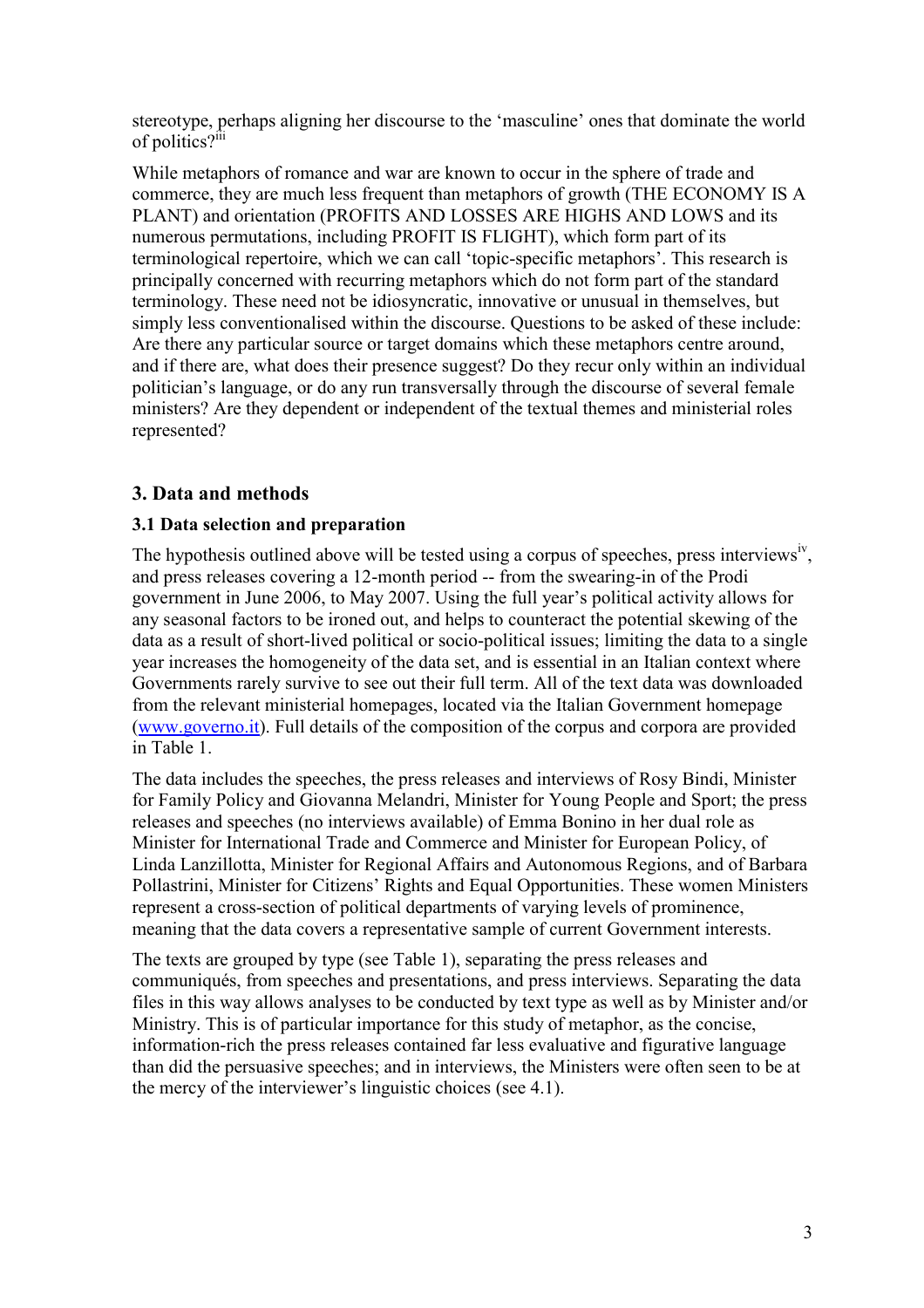Table 1. Corpus size and composition

|                                                                   | Total*  | <b>Speeches</b> | Press releases | Interviews               |
|-------------------------------------------------------------------|---------|-----------------|----------------|--------------------------|
| <b>PolFam</b> Ministero delle Politiche per la Famiglia           | 119,085 | 32,067          | 13,658         | 73,360                   |
| <b>ComInt</b> Ministero del Commercio Internazionale              | 110,058 | 78,926          | 31,132         | $- -$                    |
| PolEur Dipartimento delle Politiche Europee                       | 43,704  | 29.584          | 14.120         | $\overline{\phantom{a}}$ |
| PolReg Dipartimento per gli Affari Regionali e Autonomie Locali   | 14,273  | 5,172           | 9.101          | $\overline{\phantom{a}}$ |
| PoGAS Ministero per le Politiche Giovanili e le Attività Sportive | 98,328  | 4.664           | 30,543         | 63,121                   |
| ParOpp Dipartimento per i Diritti e le Pari Opportunità           | 45,264  | 3.107           | 42.157         | $\overline{\phantom{a}}$ |
|                                                                   |         |                 |                |                          |
|                                                                   | 430,712 | 153,520         | 140,711        | 136.481                  |

\* Totals refer to tokens; the number types in the combined data set is 23,136

The raw text was minimally coded to facilitate retrieval with query software, but was not lemmatised or POS-tagged because tools for doing so are not publicly available for Italian. Each text was assigned a 'speaking header', consisting of an abbreviation of the Ministry name, the text type, and the document number, to allow details of the full text to be located if necessary<sup>v</sup>.

#### 3.2 Locating metaphors in corpora

While the study of substantial quantities of authentic data is central to a corpus linguistics approach, corpora are still overwhelmingly used for quantitative rather than qualitative analysis. Corpus interrogation software is designed for word-searches, not sense-searches. and this can impede the semi-automatic identification of metaphor and other semanticallydetermined linguistic phenomena. While progress is being made in this respect, especially for English (Rayson, 2005), existing methods rely on data being POS-tagged, lemmatised, and semantically tagged. Italian is a minority language which is under-resourced both in terms of corpora and mark-up tools, with the result that data mark-up is done in-house by research teams. How then can automatic or semi-automatic extraction of metaphors be done?

Most scholars have sought to overcome the problems of locating metaphors in corpus data by analysing a sample of the data then using the findings of this preliminary analysis as the basis of queries carried out on the entire corpus (see Partington 2003, Charteris-Black 2004, and Koller and Semino, this volume): this kind of approach combines traditional text and discourse-analytic techniques with corpus methodology. Although it provides a detailed picture of all metaphorical activity in the texts studied, there are some drawbacks to such a method. The first of these is the time that detailed analysis takes, especially if the object of study is not all metaphors but only metaphors relating to specified domains. Another is that, inevitably, metaphors not present in the analysed sample may remain invisible

The present contribution has taken a different approach, investigating how concordancing tools can be used to identify metaphor patterns in data without necessarily having to search the texts manually. The data was analysed with the PC concordance package WordSmith Tools (Scott, 1998), which in addition to displaying KWIC (key-word in context)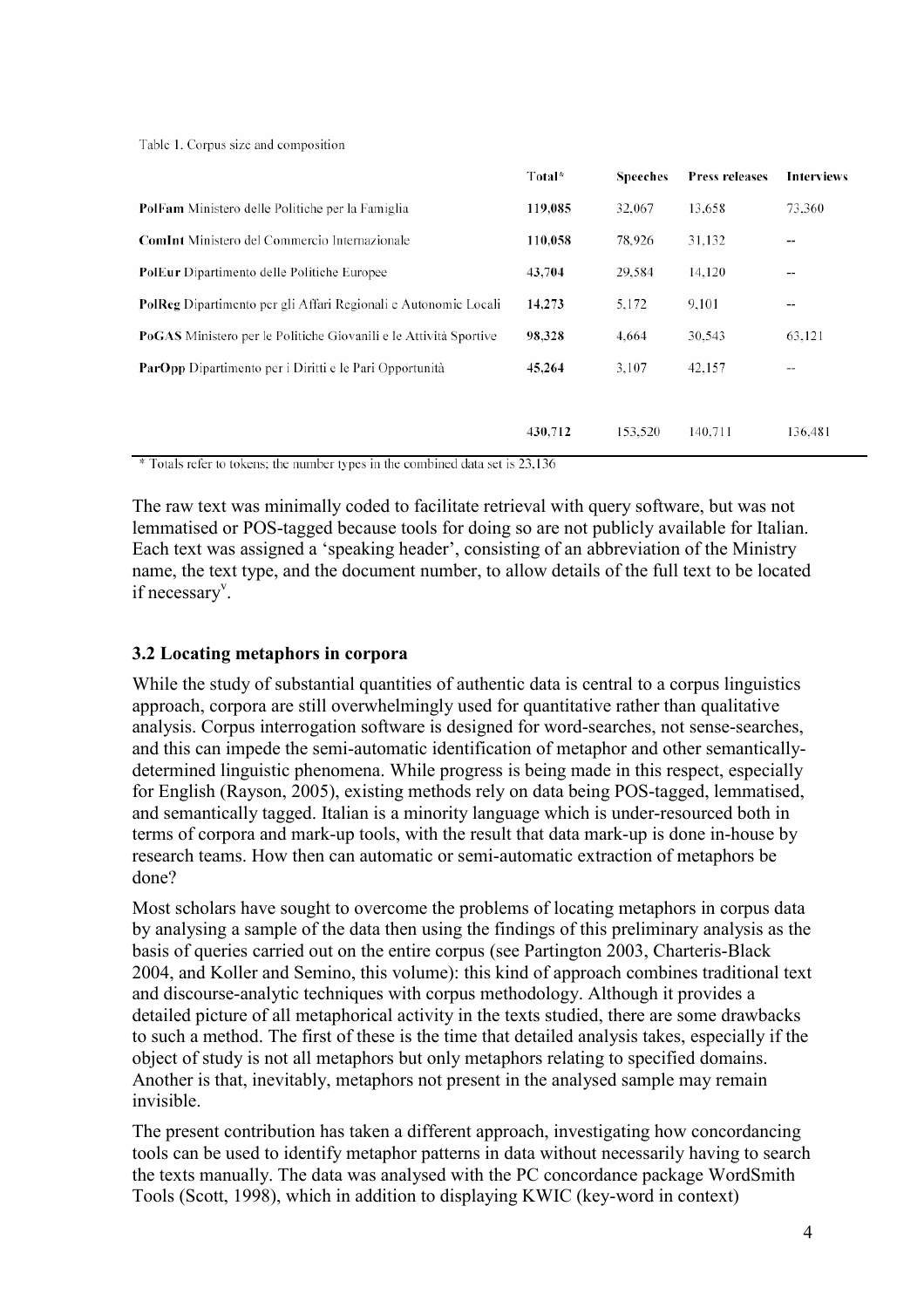concordances and calculating collocation frequencies, can be used to create word-lists from which statistically-relevant key-words can be identified. While the 'key words' in the KWIC concordance are simply the words of interest to the researcher, and which s/he has entered as search terms, the statistically-relevant key-words are calculated by comparing the frequencies of the words in one text, corpus or corpus with those in another, reference text or corpus. In this study, each corpus was compared to the full data set, meaning that the key words identified are key relative to other political language uttered in the same time-frame by members of the same political coalition. Needless to say, different key words would emerge by comparison to a general reference corpus<sup>y1</sup>.

Key words and other high-frequency lexis sum up the 'aboutness' of the data, i.e. the topics dealt with and the language usually employed in doing so. As the function of metaphor is to use lexis from a distinctly separate source domain to elucidate aspects of the target, it is expected that metaphorical sources will not feature vocabulary that is core to the corpus<sup>VII</sup>, As a result, the focus of inquiry lies with the low-frequency content words (LFCWs), after lemmatising has removed those which are co-inflected forms of keywords. In particular, those LFCWs which can be grouped together into semanticallyrelated areas are of particular interest, as they suggest the presence of metaphorical source domains and, potentially, recurring metaphor themes. These metaphorical words are then concordanced, to ascertain their metaphoricity and, once established, to identify patterns of metaphor use.

The method used in this study, the result of which are presented in the following sections, is not intended to substitute those adopted in discourse analysis, but to provide an alternative to it which is more appropriate for the study of metaphor in a (specialised) corpus than with the local effect of metaphors in text, such as re-activation of dead metaphor, clustering or bursts (cf. Cameron and Stelma 2004), rhetoric and argumentation. Recurrent metaphors in a discourse (specialised corpus) operate at a different level of abstraction. Their identification using this methodology makes it possible to treat them as any other lexical phenomenon as far as corpus analysis is concerned – which is the approach taken in this contribution – but the findings gleaned in this way can also inform discourse analysis at the textual level.

The sections 4 and 5 discuss the metaphors identified using this methodology in the corpora described in 3.1.

## 4. Metaphors in the Ministries

## 4.1 Family

In Italy, the family is very much a political unit as well as a private one. Amongst the keywords found in the PolFam corpus are 'chiesa' [church] and 'laicità' [secularity], as well as 'cattolici' [Catholics] and 'cattolica' [Catholic, feminine inflection], indicting the influence of Church on family policy, especially the legislation on civil partnerships – the so-called 'DICO's – which also feature on the keyword list. The dominance of the Church is evident in the data, and there are biblical citations scattered throughout the corpus. Other key words are more obviously related to the family – couples, marriage, birth rates, adoption, children, childcare, and old people. The texts in this corpus are about people and society. What metaphors are present, then, in particular when the Church expects its views to be reflected in legislation?

PolFam is the largest of the corpora, so the number of source domains identified is quite large and varied. The most prevalent are the 'masculine' areas of war and violence, which can be subdivided into more detailed categories: imprisonment & hostage-taking (caged,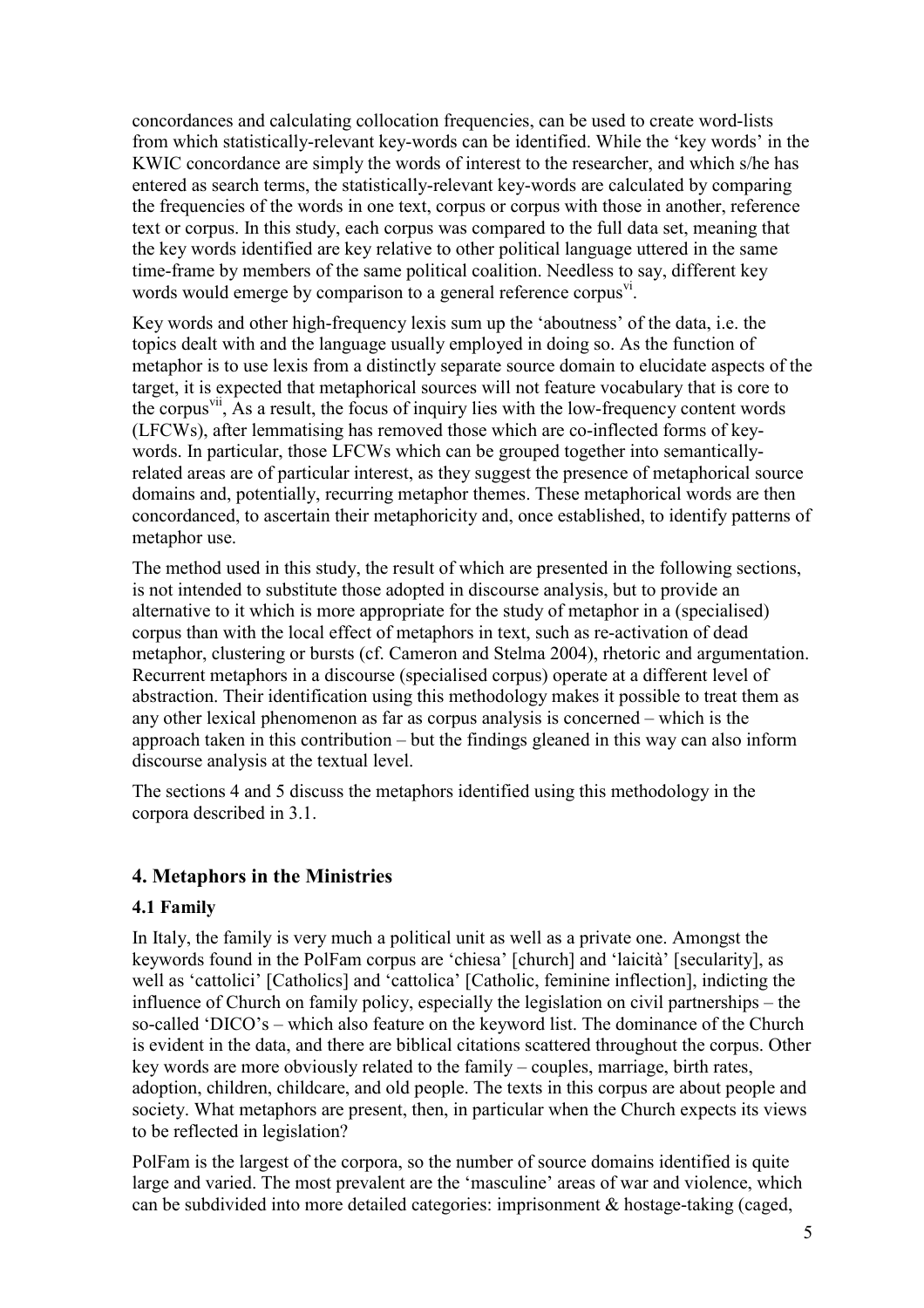Table 2: concordances for 'alimentare' [feed, fuel] in PolFam

sociale e di sviluppo, senza alimentare il conflitto tra le generazioni. premier e il mondo cattolico, alimentare conflitti, separare Prodi e la più grande: aver governato alimentando la logica delle corte , corre un rischio grave. Di alimentare la reazione laicista che mira a la logica della paura che alimenta il fanatismo e costruire percorsi per trasformare la realtà e, alimentati dai valori in cui si crede, si e ha contemporaneamente alimentato paure e diffidenze nella stabilità, socialità che alimentano e rigenerano il legame sociale e

trapped, blackmail), obstacles and defeat (impediment, obstacle, defeat), danger (threat, attacker, dangers). fighting(win. conquest, clash), guerrilla warfare and terrorism (guerrilla, lynching, terrorist attack), and crime (delinguency, criminal, misdemeanour). These will be investigated in 5. Other recurrent source domains relate to the sea (anchoring, sinking, shores), natural disasters (tidal waves, avalanches, earthquakes). cooking and eating (to cook, to peel, to mince; feed into, fast, taste), tools (instruments, linchpin, scissors), vision and eyesight (short-sightedness, glance, frame), health and body parts (amputate, wounded, incurable; foot, fist, ear), and domesticity (carpet, dust, armchair).

Of the 'feminine' source domains identified, eating, in particular the lemma 'alimentare' ('to feed', 'to fuel') refers to conflict (see concordances in Table 2), but the other terms grouped into this potential source domain are not used metaphorically. This also occurs in the source domains of cooking: on close inspection, it can be seen that interviewers often inquire into the Minister's home-making skills, with the result that many items of lexis which are not central to Bindi's remit crop up in the corpus data. Other words form part of idiomatic phrases, such as 'cucirsi la bocca' [to zip/button (lit: sew) one's lips] and 'mettere la polvere sotto i tappeti' [brush sth under the carpet]. Those which remain, however, do reveal metaphorical consistency: RUNNING THE ECONOMY IS COOKING, as investments are 'frozen' in preference to allowing them to 'ferment', and profits are 'minced' (turned out); THE STRUCTURE OF SOCIETY IS A FABRIC. 'tessuto', which can be torn and darned (see Example 4); and (OPEN) DOORS AND WINDOWS ARE OPPORTUNITIES (Example 5).

(4) Con creatività e generosità ha colmato i vuoti e ricucito le smagliature che via via si sono aperti nel nostro sistema di welfare. (PolFam pres/doc57)

[it (the family) has creatively and generously filled the gaps and **darned the runs** that have begun to appear in our welfare system].

(5) Non rientra dalla finestra dell'Europa quello che è uscito dalla porta dell'Italia. (PolFam int/doc35)

[Whatever has gone out of Italy's door cannot come back in through Europe's window]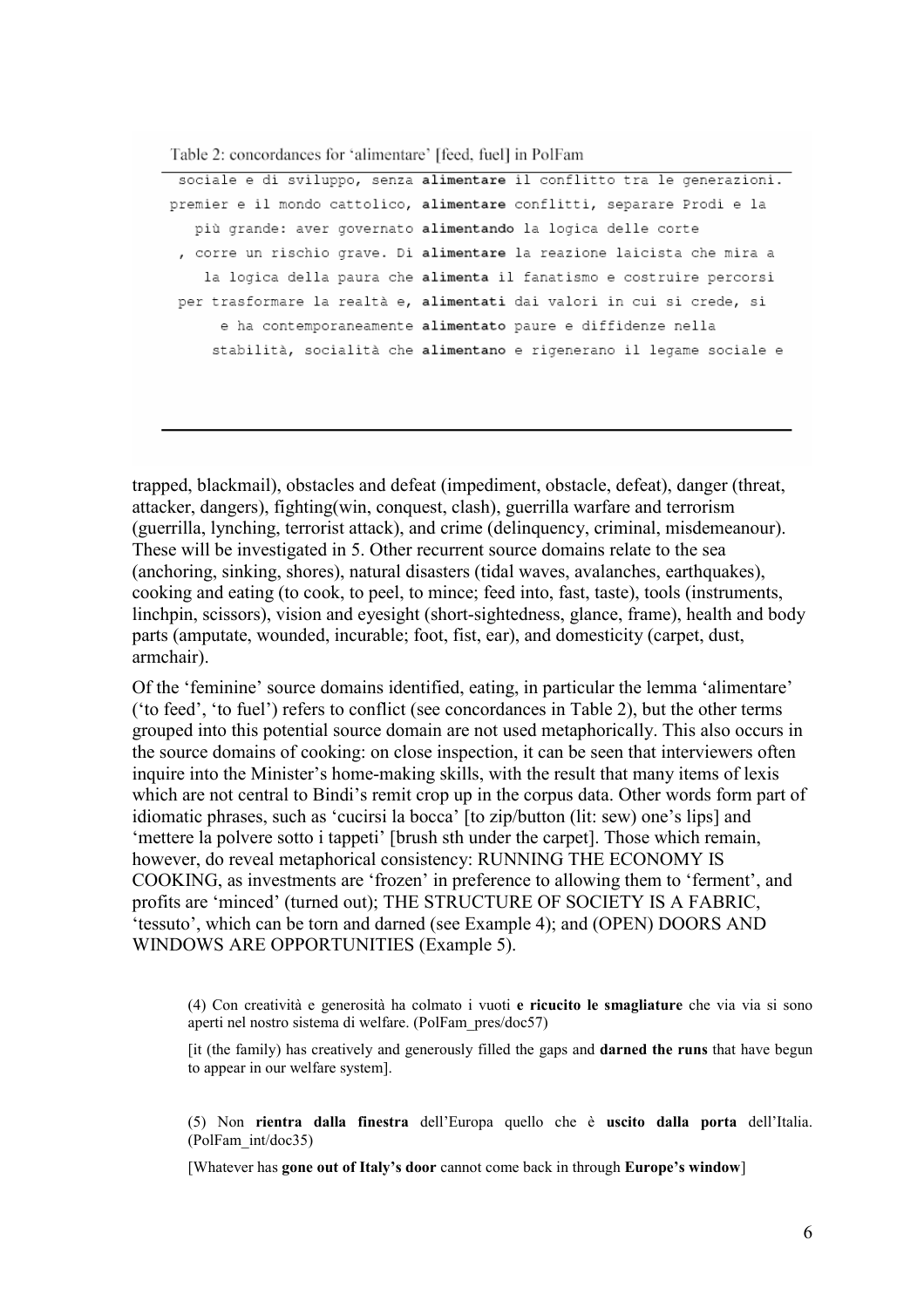The metaphors relating to the sea are primarily used with reference to differences of opinion, especially between Church and state over the DICO legislation, as are those relating to natural disasters. DIFFERING OPINIONS ARE DIFFERENT SHORES ('sponde'), and different opinions cause rifts – partings of the waves ('spartiacque'). Firmly-held views, which in other contexts might be defined as 'rooted' ('radicati') are 'anchored' ('ancorati'); discussions on the matter cause political 'storms'.

The metaphors related to eyesight are generally used with reference to family policy (not the DICOs, but to matters of safeguarding the family unit). PLANNING IS EYESIGHT, as when legislation is ill-advised, it is 'miope' [short-sighted], when well-planned, 'lungimirante' [far-reaching, far-sighted]; the laws themselves, 'quadro di diritti' [set of rights] 'quadro normative' [legislation] are conventionally 'framed' - both contained and set out - hence 'quadro' [picture, painting].

Body parts are used literally or with conventional connotative and metaphorical value (HEART IS EMOTION, ARM IS STRENGTH), as are those of health and illness: again the high proportion of interview data relative to speeches has skewed the topical content in this corpus, with the result that fewer of the potential source domains identified are in fact used metaphorically.

# 4.2 Trade

For the purposes of this study, the ComInt and PolEur corpora have been analysed together as they represent the language of the same Minister, Emma Bonino. Bonino is a seasoned politician with experience at national and European levels. Unlike Rosy Bindi and Giovanna Melandri, who also hold high-ranking Ministerial positions, she appears not to give magazine and newspaper interviews, or, when given, these texts are not posted on her Ministerial home pages. She is not one who allows others to put words into her mouth.

In place of interview texts which, as is noted in 4.1, can skew the data, the ComInt and PolEur corpora contain a substantial proportion of speeches given to industry leaders and politicians in Italy and all over the globe. There is considerable metaphorical content in these speeches, featuring a variety of source domains. The most notable of these is, once again, that of war and violence, which is discussed in 5. Other source domains include hunting (prey, hunt), submission and suffering (submit, servitude, sacrifice), risk (risk, challenge, safeguard), health (healthy, injured, convalescent), birth (gestation, birth), death (suffocation, strangulation), and emotion (emotive, feelings, sensitise).

Metaphors of life and death, as well as those of health, feed into THE ECONOMY IS A LIVING ORGANISM, which is a conventional metaphor theme in economics and business discourse. This metaphor complements the field's metaphorically-motivated terminology related to growth ('crescita'), but does so in a less formulaic, more actively figurative way.

Health metaphors are gradable, and Bonino uses this fact to rhetorical advantage: while Bindi expressed differences in opinion as different shores (and hence, as irreconcilable), Bonino describes the failure to reach an agreement on Doha as a 'ferita profonda' [deep] wound], with the implication that healing is possible, but, but scars will be left. Similar exploitation of the cline of health and sickness is expressed in Example 6: the economy which, slowly improving after a downturn, is said to be 'convalescente' [convalescent], and when doing acceptably well is 'sano' [healthy]. By extension, the factors which limit economic well-being are the causes of illness (Example 7). Resolution of such problems, can be expressed as 'risanamento' [lit: bringing back to a healthy state]: however, in this data, only finances and funding are spoken of in such terms.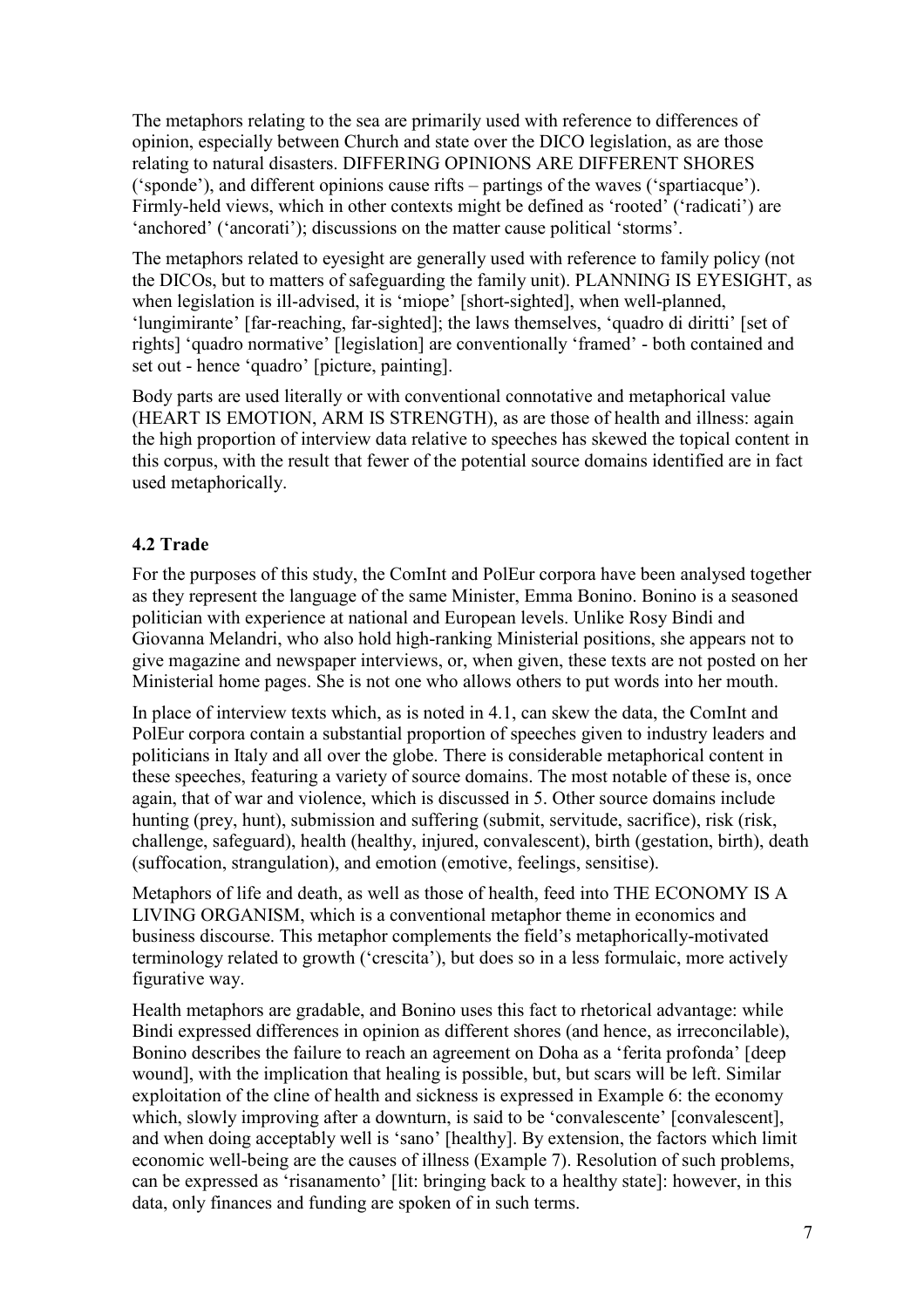(6) ... hanno fotografato l'Italia economica come un **paziente convalescente** ma **robusto**, con una grande voglia di vivere, che è pronta ad adattarsi ad un mondo che cambia rapidamente. (ComInt com/doc035)

[... have pictured economic Italy as a convalescent patient, though strong, with a great will to live, and which is ready to adapt to a rapidly-changing world.

(7). Piccola dimensione, scarsa capacità di innovazione, bassa produttività, ridotta capacità di esportazione. Queste le malattie di cui soffre il paziente italiano. (ComInt com/doc017)

[small-scale, limited innovative capabilities, low productivity, reduced export capabilities. These are the illnesses which the Italian patient is suffering from.]

If health refers to the state of the economy, birth and death refer to its beginnings and endings. In Italian, BIRTH IS BEGINNING has a wider range of reference than in English (Philip 2006), so the presence of 'nascita' [birth] is unsurprising. In this data, politics and political entities (geopolitics, the EU) are 'born', as are trade agreements, which are again of a political nature. Only once are concrete entities such as businesses said to be 'born'. but, in keeping with the norms of usage, they do so only in a hypothetical, politicised context: 'Per l'Italia, favorire la nascita di nuove imprese ed il loro sviluppo rappresenta una priorità' (ComInt pres/doc023) [for Italy, promoting the opening of new businesses and their development is a priority]. As far as DEATH IS THE END is concerned, it is interesting to note that death is never peaceful or natural in this data: the world of trace and commerce seems to be a violent place, where strangulation and suffocation are rife. These terms are used from the point of view of the 'victim': our (already weak) economy risks suffocation due to high energy costs; foreign competition is suffocating the nation's productivity; internationalisation is removing the risks of strangulation and opening up opportunities.

Of the other source domains identified, those of submission and emotion are the ones which potentially reveal the Minister's 'feminine' side (hunting and risk are unlikely to do so). However, emotion proved not to be used metaphorically, but hypothetically, to express how people should feel about an issue rather than explaining the issue in terms of emotion. The lemmas associated with the source domain of submission and suffering were identified as 'sacrificare' [to sacrifice], 'servitù' [servitude], 'sfruttare' [to exploit, take advantage of], 'soffrire' [to suffer], 'subire' [to suffer, endure], and 'sopruso' [abuse], though, as was true of the PolFam data, not all instances are in fact metaphorical. 'Sacrifice' refers in all instances to two women who gave up their freedom to help others. in reference to a matter which was also widely reported in the national press at the time. For this reason, it is difficult to evaluate whether the language is Bonino's or whether it originates elsewhere. 'Servitù' is the only lemma to be enclosed in scare quotes, in recognition of its metaphoricity (Example 8), and refers to the energy crisis which brought Italy to its knees in the summer of 2006.

(8) Dipendere da una unica fonte e da un unico Paese crea una condizione di "servitù" molto rischiosa per l'economia di quel Paese.

[Depending on a single source and on just one Country creates a state of "servitude" which is very risky for the economy of that Country.]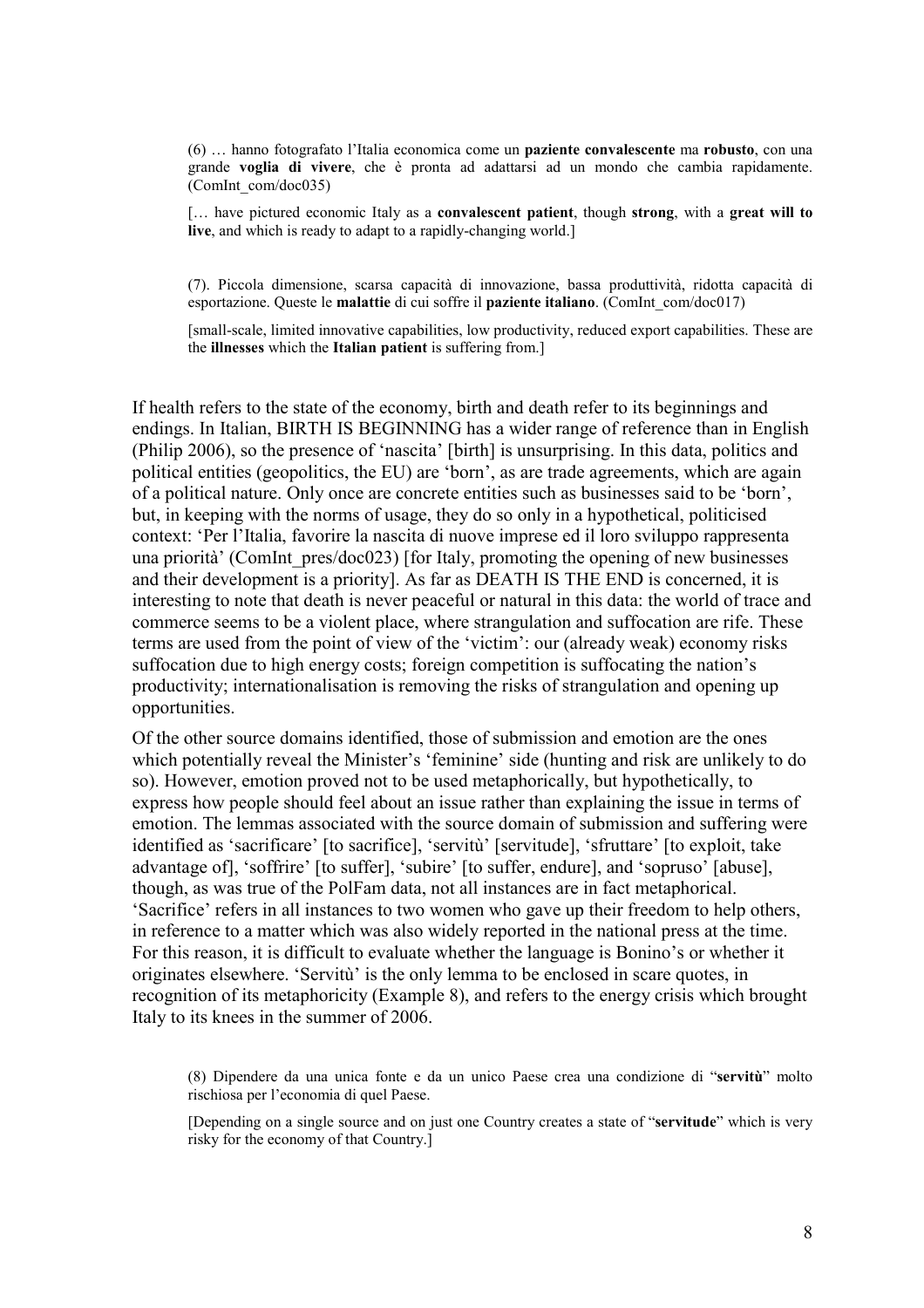None of the other lemmas in the source domain of submission and suffering were used in a gendered way, and in fact Bonino's metaphorical language in general is highly formulatic in terms of collocational patternings (see especially discussion in 5): Italy as a nation 'suffers' as a result of inefficiency, red tape and lack of infrastructure; it does not suffer (endure) maltreatment. 'Sfruttare' is used, perhaps surprisingly, with a positive semantic prosody (Louw, 1993), when Bonino is urging her listeners to 'make the most of' (not: 'allow themselves to be exploited by') the opportunities which are opening up as a result of internationalisation. Finally, 'sopruso' is abuse of power, not physical abuse. So, it would seem that this politician's choice of metaphor does not favour 'feminine' topics, but exploits conventional economic metaphors as part and parcel of the terminology of the field's discourse

#### **4.3 Regional Affairs**

The Department for Regional Affairs and Self-governing Regions is one of the smaller Ministries, as the PolReg corpus shows: Linda Lanzillotta's written output over the year is nearly ten times less than that of Rosy Bindi and Emma Bonino. With only a couple of speeches and a score of press releases, fewer potential source domains have been identified than in the larger data sets. Metaphors of vision appear to be amongst the most frequent (vision, squint, aim), with mechanical (impulse, manoeuvre, inertia) and architectural metaphors (pillar, cornice, building) also in evidence. War, weather, health, and feeding also make minimal appearances, though the figures are too low (4-5 occurrences in total) for these to be analysed in any detail.

Metaphors of vision, and the related metaphor of painting/pictures are common to PolFam, but used differently: while Bindi uses the eyesight metaphor in legislative planning, and the painting/picture metaphor with the drawing up of legislation, Lanzillotta uses both to refer to the definition of identity and the political future of the regions. The picture metaphor is used for legislation (Example 9), but more often to 'paint a picture' of the regional situation, while vision is concerned with maintaining the distinctive characteristics of the regions<sup>viii</sup>: REGIONAL IDENTITY IS A DETAILED DRAWING which is best expressed visually, not emotively.

(9) la definizione di linee guida che [...] costituiscano per l'intero sistema la cornice, il quadro di riferimento entro cui l'autonomia di ciascun livello istituzionale possa svilupparsi pienamente,... (PolReg pres/doc001)

[the definition of guidelines which ... constitute the **outline** (lit: frame) of the entire system, the reference point (lit: painting, chart) within which the autonomy of each institutional level may develop fully.]

As far as the mechanical metaphors are concerned, those related to balance and equilibrium are used when the redress of financial inequality is the topic of the discourse: EQUALITY IS BALANCE. PROGRESS IS FORWARD MOVEMENT is found to be the metaphor underlying the mechanical moves ('manovre' [manoeuvres], 'motore' [motor]), while 'inerzia' is the opposite: all are used of legislation, in particular its progress and implementation (or otherwise). The architecture source domain turns out not to be used metaphorically in the PolReg data.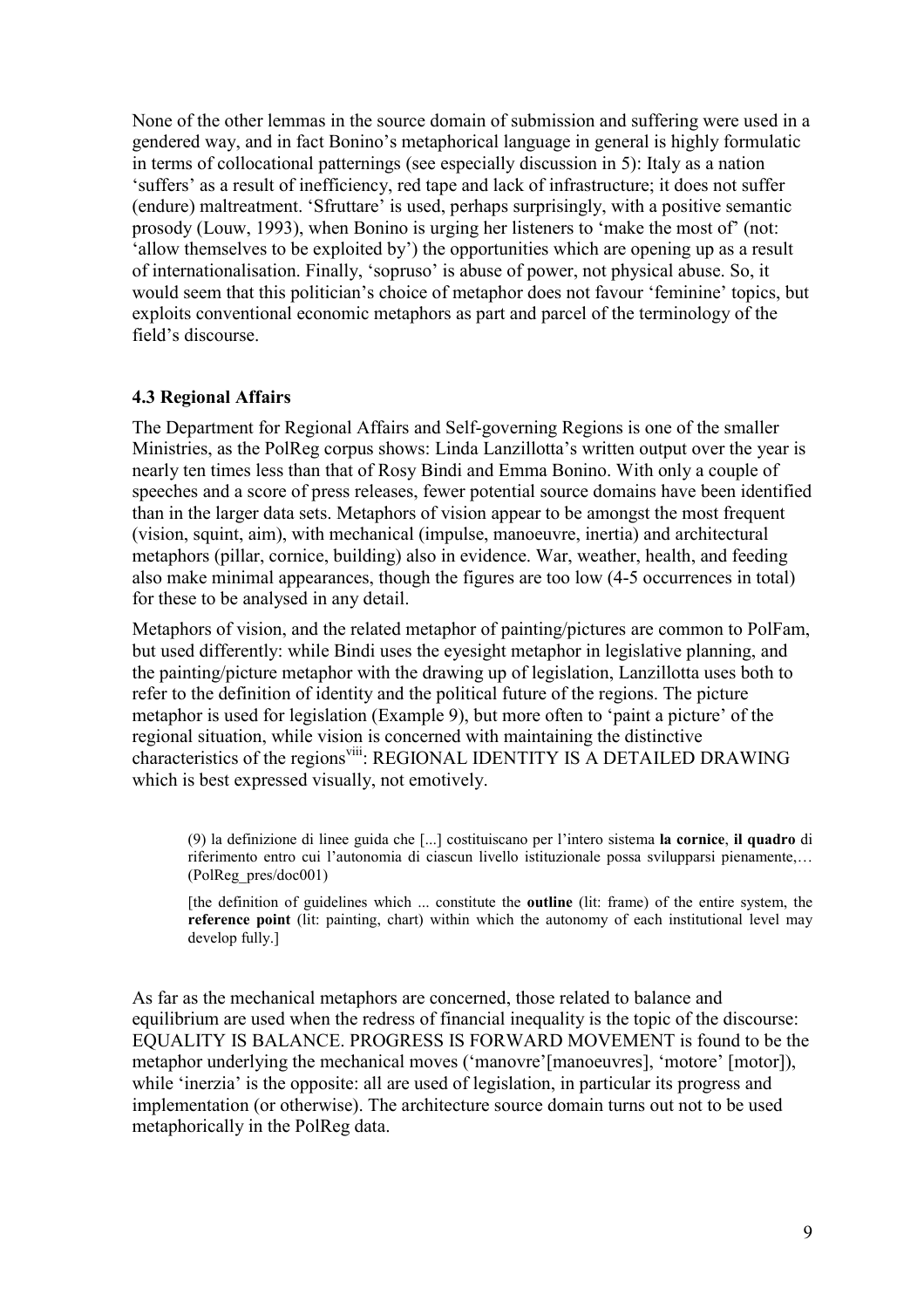## **4.4 Equal Opportunities**

The ParOpp corpus is not only small, but also mainly composed of press releases, which average 275 words in length. The focus on information rather than rhetorical force means that metaphors are less likely to be used deliberately, but will occur in conventionalised and formulaic phraseology. Five source domains were identified in this corpus using the LFCW-based methodology: health, family, war and violence, and feeding. On closer inspection, health, family and violence were all used literally, leaving only metaphors of war and feeding.

Barbara Pollastrini's use of the feeding metaphor mirrors that of Bindi's eating metaphor (see Table 2): dissent and conflict of opinion are fed/fuelled. However, in ParOpp, this combines with metaphors of violence or war, which reinforces the underlying notion that equal opportunities and rights must be fought for' (Example 10).

(10) Ferigo ha ragione nel sostenere che l'omofobia è un fenomeno ben presente nelle nostre città, ma questo clima si nutre della campagna ossessiva di delegittimazione dei diritti del popolo g/l/b/t (gav/lesbiche/bisessuali/trans) che si sta portando avanti da più parti e, più complessivamente. dell'attacco alla laicità delle nostre istituzioni. (ParOpp com/doc152)

[Ferigo is right to maintain that homophobia is all too present in our cities, but this **climate is** fuelled by the obsessive campaign to delegitimise the rights of the gay/lesbian/bisexual/transsexual population which is being advanced on several fronts and, more generally, the attack on the secular nature of our institutions.

Pollastrini and Bindi worked closely together on the DICO legislation, so the fact that they share metaphors is doubly justified. In the first place, they are both women working in Ministries which place women's interests at heart. These interests have been expressed in the language for many years, with the result that, just as in economics, the discourse has established formulae and conventions which are difficult to abandon. Additionally, having worked closely together, Pollastrini and Bindi may well have influenced each others' linguistic preferences, at least insofar as topics relating to citizens' rights are concerned. Similarities and differences in their use of war metaphors are dealt with in 5.

## **4.5 Youth and Sport**

The PoGAS data amounts to nearly 100,000 tokens (see Table 1), of which most metaphors are to be found in the interviews (cf. PolFam data, 4.1). Given that Giovanna Melandri's Ministerial remit covers two distinct areas - young people (in an Italian context, the under-30s) and sport - a wider range of potential source domains has been identified in this data than in the other corpora. These include war, hunting, and imprisonment, but to a far lesser degree than PolFam or the economics data (see 5): the most frequently-used source domains are: religion and the supernatural (demonise, rebaptise, temple; ghost, nightmare, mystery), shipping and water (anchor, navigate, sink; ford, flood, well); and tools (hook, lynchpin, nail). Less frequent but still of note are the source domains of food, eating and meals; domesticity (sweep, rubbish, dust); gardening (cultivate, garden); health and illness (comatose, paralysis, wound); body parts and breathing (breath, blow, asphyxiate); fire (spark, to light, to put out); and the weather (cloud, rain, thunder).

The shipping metaphor echoes Bindi's DIFFERING OPINIONS ARE DIFFERENT SHORES (4.1). In PoGAS it is allegiances and beliefs which are 'anchored' ('ancorati') rather than 'rooted' ('radicati'), with the 'approdo' [berth] of each camp being fixed in a different geographical location, the implication being that 'clear blue water' separates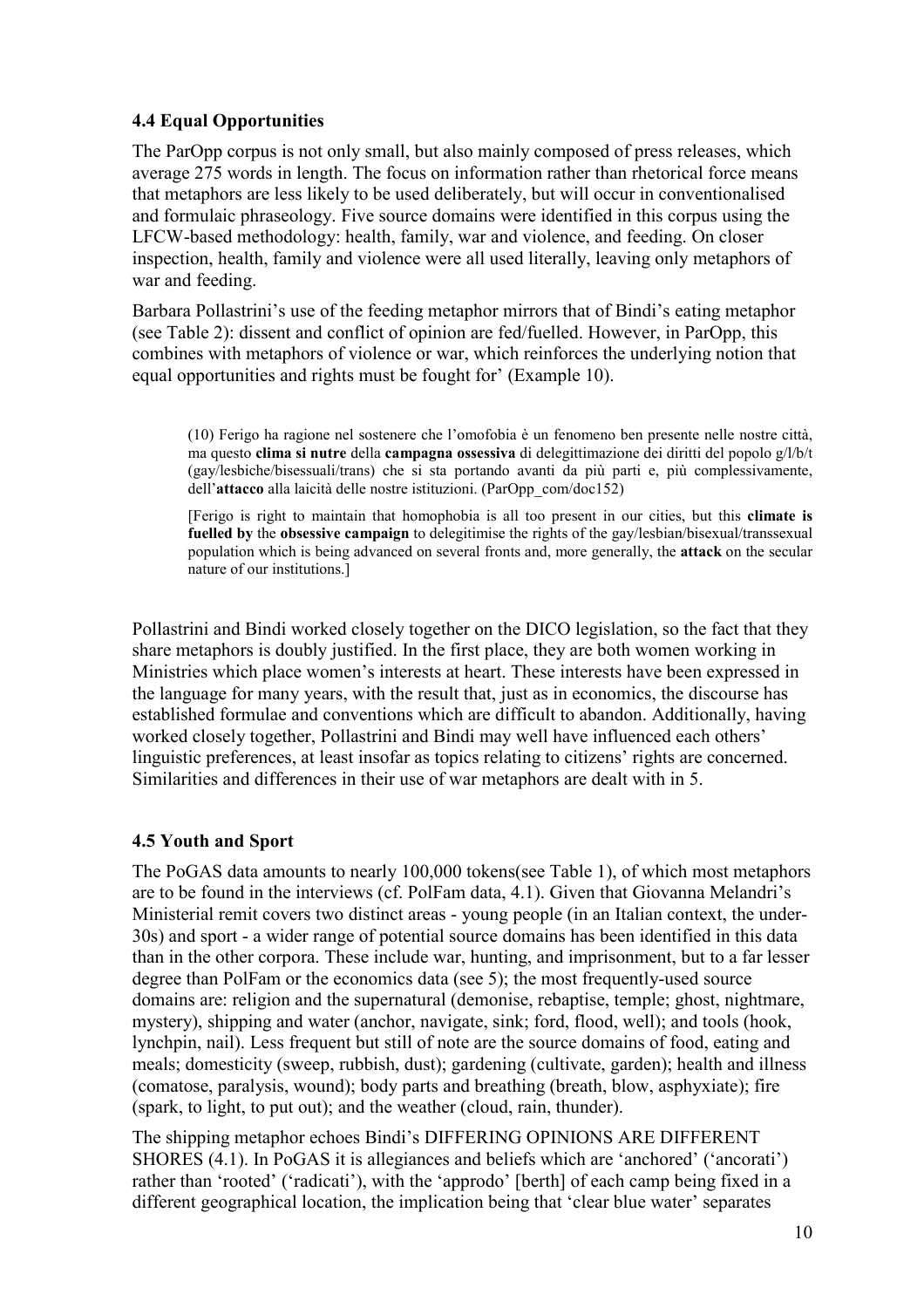them, preventing them from reaching compromises. Navigation is only used of the Internet, and so does not feed into this metaphor. Of the other water-related lexis, a group forms around 'affondere'[sink] and 'sommergere'[submerge], referring to the removal of unpopular or unwanted policies and opinions. 'Sepoltura' [burying], which could also be used with the same pragmatic value, does not appear in the data, nor do other metaphors of death. Other 'water' lexis occurs too infrequently to classify with any certainty, and no evidence of coherent metaphorical patterning is present.

Of the 'feminine' semantic groups identified, there seems to be considerable activity centred around cooking and eating. On closer examination, however, the source domain of eating and feeding is used literally; policy related to young people involves tackling anorexia, and so in this corpus, 'alimentare' refers to eating habits, not to opinions. Cooking, however appears to be used consistently with finances and financial policy. although here the number of instances is too small to make anything but very general statements, as is also the case with those words grouped under the 'domesticity' source domain (furniture and chores).

Gardening metaphors focus on cultivation and putting down roots. POLICIES ARE PLANTS, or, more specifically, CONTROVERSIAL POLICIES – such as the civil partnership legislation – ARE SMALL, DELICATE PLANTS (Example 11), while 'radici' [roots] are historical foundations connected to society and its values, rather than party politics and policies (cf. 'ancorato').

 $(11)$  E' una pianticella preziosa che va coltivata e non calpestata. (PoGAS int/doc066) [It (the mediation reached by the Government on civil partnerships) is a precious little plant which needs to be cultivated, on stamped on.]

The presence of religious and supernatural lexis, used metaphorically, marks this corpus out from the others. Bindi's language in PolFam was characterised by religious references but these were not metaphorical, unlike Melandri's. That said, the move from linguistic metaphor to metaphor theme is not clear, with only two areas displaying and observable consistency, and these only with very few examples. Negative influences and policies are 'diabolical' (Example 12); and this extreme evaluation is paralleled by the only instances of 'orrendo' [horrendous] and 'mostruoso' [monstrous], as well as 'incubo' [nightmare] and 'disquieting' [inquietante].

(12) Zapatero non è **Belzebù**, è il capo di un grande paese democratico; comunque, il governo italiano è espressione di culture diverse. L'impegno delle donne che ne fanno parte è estendere i diritti e le libertà, senza imporre comportamenti, ideologie o un'etica a nessuno. (PoGAS int/doc003)

[Zapatero is not **Beelzebub**, he is the leader of a large democratic country; however, the Italian Government represents different cultures. The pledge of the women within it is to extend rights and freedom, without imposing particular behaviour, ideologies or ethics on anyone.

#### 5. Women and war metaphors

The war metaphor is common to the language of all Ministers, most notably Bonino, whose use of war-related lexis is also the most formulaic (Philip, in press/2008). In this section we will look at the different uses of the three most frequent war metaphors used in the corpora as a whole: battles, invasion and defence. As might be expected, the use of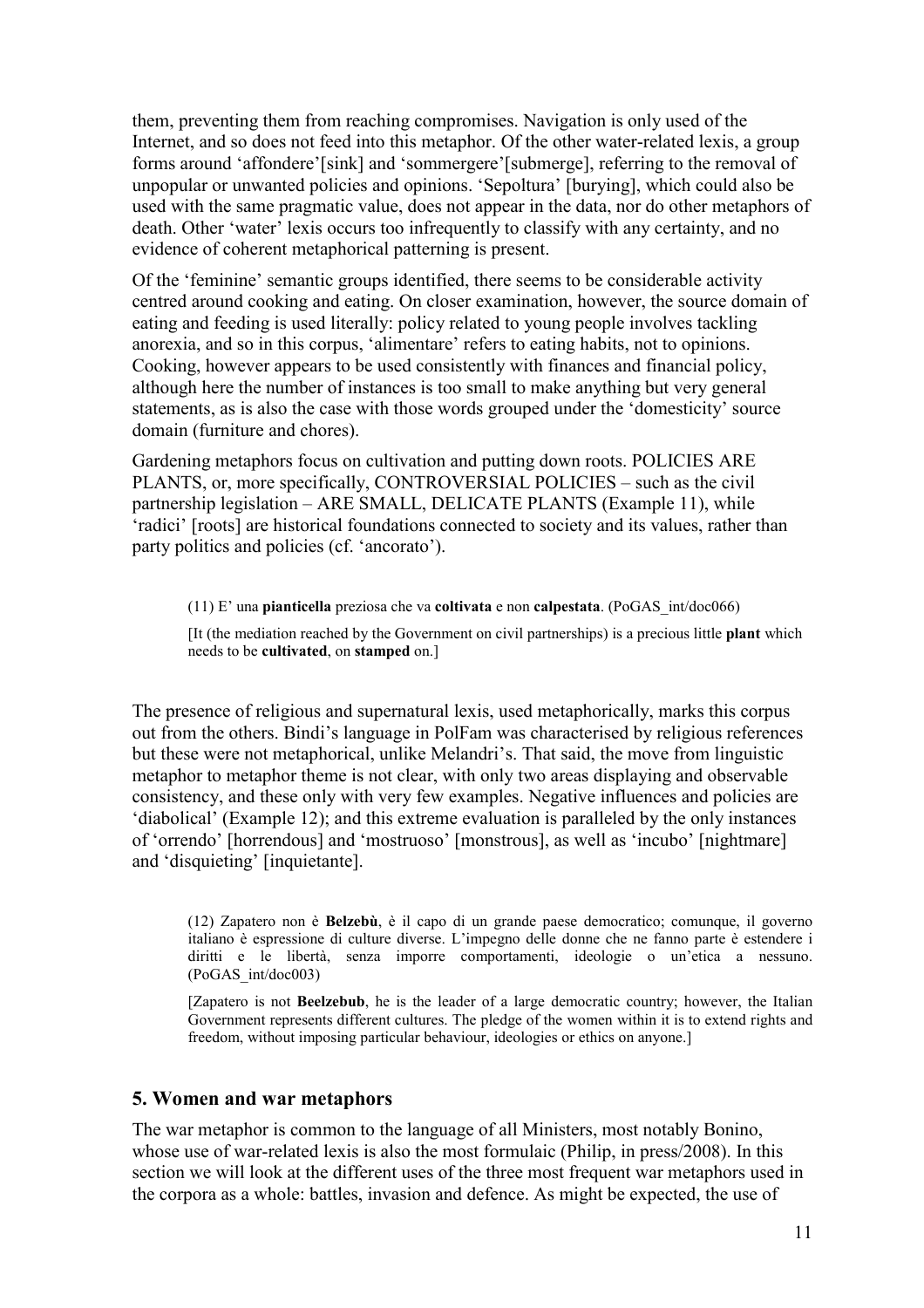these metaphors is related to the interests of the Ministries, and there is a clear distinction between the overriding metaphor BUSINESS IS WAR and the more narrowly defined **OBTAINING RIGHTS IS BATTLE.** 

Fights, battles and skirmishes in PolEur and ComInt are liked to trade rather than business as such, with Italy's position in world markets being a 'battaglia' [battle], while eliminating or removing counterfeit goods, a threat to the luxury 'Made in Italy' brands, is a 'lotta' [fight] (the terms are not transferable). In all other ministries, fighting is a moral nature, sometimes for desirable states (the right to work and for equal rights) but usually **against** the undesirable (crime, inequality, and discrimination).

Invasion again fits these two general metaphor themes, though neither PolReg nor ParOpp contain lexis relevant to this semantic area. The moral stance (in PolFam and PoGAS) is universally linked to invasion of privacy (the right to privacy is being violated), while the Economics sector remains firmly in the business camp:, 'invaso' [invaded] is used of China and India, which are invading Italy (the victim), yet if Italy is expanding into new markets (China and India, amongst others), the term used is 'penetrare' [penetrate].

Defensive lexis is not present in PolReg, but appears in all corpora except Bonino's, again under the umbrella OBTAINING RIGHTS IS BATTLE. In ParOpp. PolFam and PoGAS. just as the undesirable is fought against, desirable rights and laws are defended. These include women's equal treatment at work and in the law, the secularity of the State, the family unit, and the right to a living wage. In business, the high quality and reputation of 'Made in Italy' products are to be defended, in the national interest. In economics, success and survival is the greatest concern.

# **6. Discussion**

The metaphor themes discussed in this chapter have been identified through a methodology which has not previously been applied in metaphor studies. It makes no claims of exhaustiveness; metaphorical uses of words are defined phraseologically, so is it inevitable that not all metaphors in the corpora have been located, but this is true also of the other corpus-based approaches discussed in 3.1. However, the advantage of this methodology is that it allows for the identification of metaphor themes which are almost invisible at a textual level, and can only emerge by concordancing substantial quantities of data, and therefore makes a useful contribution to the semi-automatic identification of metaphor in corpora.

By focusing on key words and ignoring their textual function in the early stages of analysis, hypothetical source domain groupings can be identified, and their metaphoricity is then confirmed or refuted by concordancing. The initial hypothesis that, with the exception of metaphorically-motivated terminology, metaphors appear neither with highfrequency nor statistical prominence, was confirmed, thus validating the trawl through LFCWs. What still has to be determined is a cut-off point above which vocabulary is confirmed as no longer being of low frequency. This matter requires further investigation, and will almost certainly depend more on mean text length and homogeneity of topics and lexis than on crude measures of corpus size (Philip in prep/2008).

The identification of metaphor themes requires recurrent lexis, whether that consist of a handful of lemmas used several times, or a wider range of hapax legomena which can be grouped semantically. In this study, only recurrent metaphors have been considered, irrespective of their status in the language as a whole, as the use of a metaphor theme once or twice in a year's worth of data cannot be considered as a 'preference'. All of the women Ministers make use of some 'feminine' vocabulary, but none can be said to use it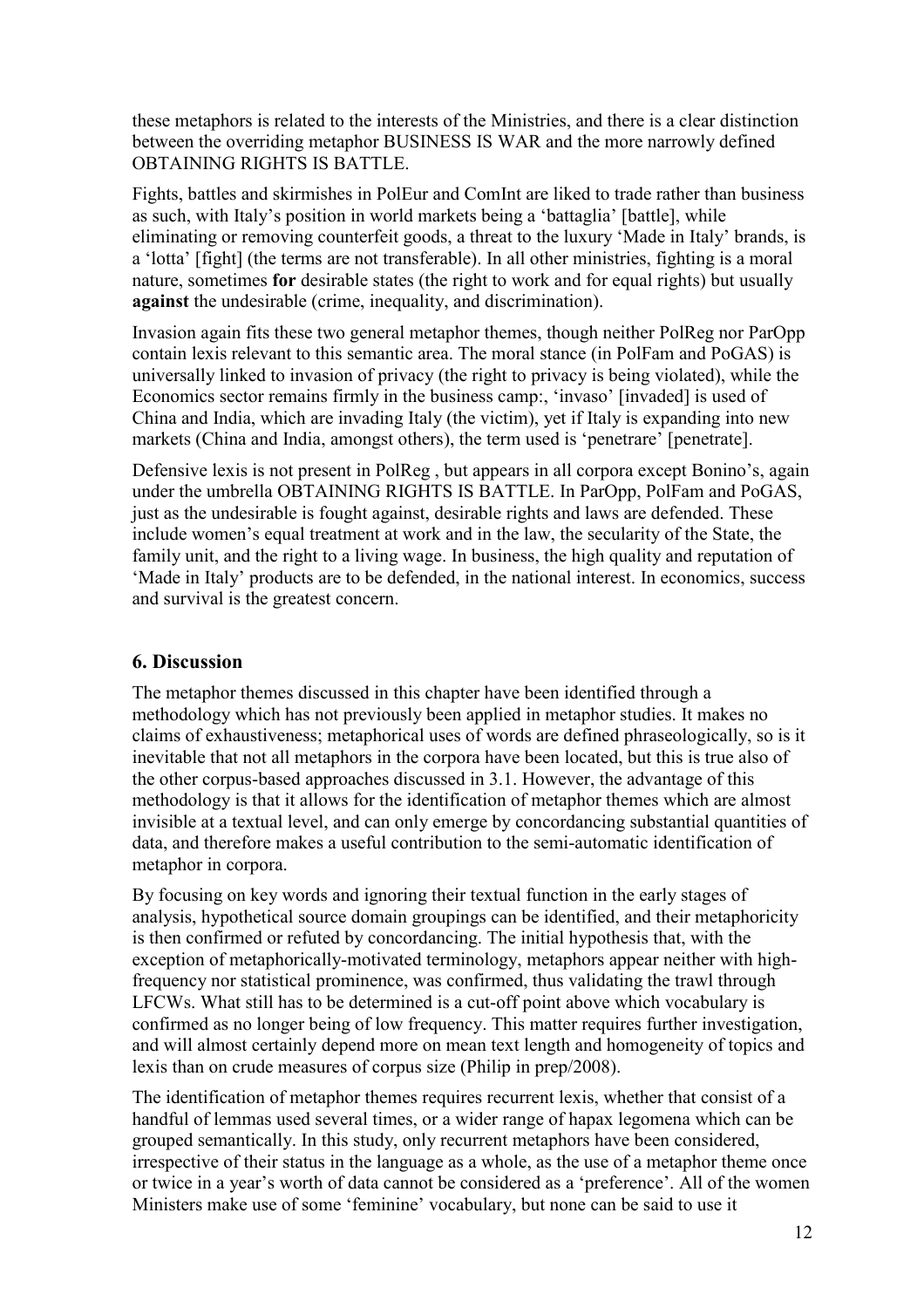frequently or consistently in comparison with gender-neutral or 'masculine' themes, as is clear from the discussion in 5. 'Feminine' themes do recur, but seem to be closely linked to the Ministerial remit, and it is in PolFam that these are most evident. At the same time, it has been noted that the metaphorical content of interview data is partly determined by journalists, whose interests may include portraying women Ministers as one of us', whether that group be other women or, especially in Bindi's case, other Catholics. On the whole, women politicians do not draw undue attention to their gender through the metaphor themes they use, whether consciously or otherwise.

Why then does the belief hold that women speak differently from men? Perhaps the answer is hidden by the data, rather than revealed by it. In order to hold a senior post, a female politician – like her male counterparts – must have the necessary political gravitas, and this can partly be judged by how successfully she has adapted her language to the norms dictated by the political genre. Put simply, in order to get ahead in the political arena, women and men are expected to speak the same language - politics, and, as Emma Bonino's quote in the title to this contribution suggests, to show themselves to be 'not women in politics, but woman politicians'.

## **References**

A. Amadori (2002) Mi consenta. Metafore, messaggi e simboli. Come Silvio Berlusconi ha conquistato il consenso degli italiani (Bologna: Scheiwiller).

M. Black (1993) 'More about Metaphor' in A. Ortony (ed.) Metaphor and Thought (Cambridge: Cambridge University Press), pp. 19-41.

S. Bolasco, L. Giuliano, and N. Galli de' Paratesi (2006) Parole in libertà: Un'analisi statistica e linguistica (Rome: ManifestoLibri).

L. Cameron and J. Stelma (2004) 'Metaphor clusters in discourse.' Journal of Applied Linguistics  $1(2)$ , 107-136.

J. Charteris-Black (2004) Corpus Approaches to Critical Metaphor Analysis (Basingstoke and New York: Palgrave Macmillan).

W.E. Louw (1993) 'Irony in the Text or Insincerity in the Writer?: The Diagnostic Potential of Semantic Prosodies' in M. Baker, G. Francis and E. Tognini-Bonelli (eds.) Text and Technology: In Honour of John Sinclair (Amsterdam and Philadelphia: John Benjamins), pp. 157-176.

A. Partington (2003) The Linguistics of Political Argument: The spin-doctor and the wolf-pack at the White House (London and New York: Routledge).

G. Philip (in prep/2008) 'Trade is war: the interaction of key words and key metaphors in a specialised corpus'.

G. Philip (2007) 'Identifying Metaphorical Keyness in Specialised Corpora'. Paper read at Keyness in Text, Certosa di Pontignano, Sienna, Italy. June 2007. http://amsacta.cib.unibo.it

G. Philip (2006) ' "Drugs, traffic, and many other dirty interests": metaphor and the language learner.' 6th Researching and Applying Metaphor conference. Leeds, UK. April 2006. http://amsacta.cib.unibo.it

P. Rayson (2005) Wmatrix: a web-based corpus processing environment. Computing Department, Lancaster University. http://www.comp.lancs.ac.uk/ucrel/wmatrix

M. Scott (1998) WordSmith Tools (Oxford: Oxford University Press).

E. Semino and M. Masci (1996) 'Politics is Football: Metaphor in the Discourse of Silvio Berlusconi in Italy.' Discourse and Society, 7 (2), 243-269.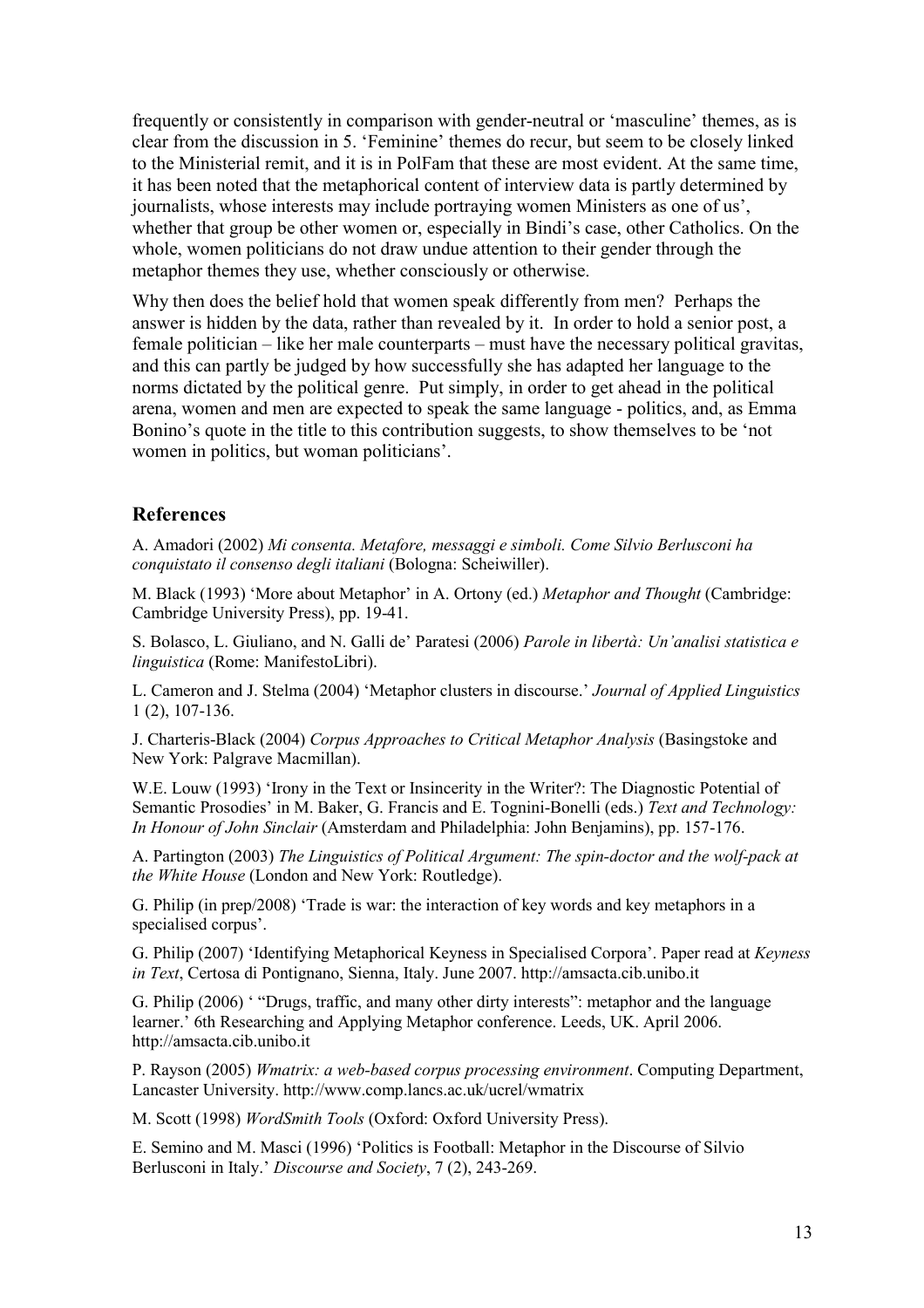| PolFam         | <b>PolEur</b> | ComInt          | <b>PolReg</b>   | ParOpp          | <b>PoGAS</b> |
|----------------|---------------|-----------------|-----------------|-----------------|--------------|
| adozioni       | ambiente      | aziende         | amministrativi  | antiviolenza    | affitto      |
| anziani        | attività      | bilancia        | autonomie       | civiltà         | anoressia    |
| bambini        | autorità      | Cina            | competenza      | comunità        | atleti       |
| chiesa         | capacità      | commerciali     | comuni          | contro          | attività     |
| conciliazione  | commissione   | competitività   | enti            | diritti         | calcio       |
| coppie         | competitività | crescita        | direttive       | discriminazione | candidatura  |
| democratico    | comunitario   | economia        | energia         | donne           | club         |
| dico           | direttiva     | esportazioni    | Europa          | doveri          | credito      |
| famiglia       | economico     | estero          | funzioni        | femminile       | giovani      |
| orientamento   | emergenti     | flussi          | innovazione     | genere          | idee         |
| infanzia       | europeo       | globalizzazione | istituzionale   | istituzioni     | impianti     |
| laicità        | infrazioni    | India           | livelli         | migranti        | lega         |
| maternità      | Italia        | industria       | locale          | ministra        | ministro     |
| matrimonio     | membri        | internazionale  | ministro        | ore             | moda         |
| minori         | mercato       | investimenti    | montagna        | partita         | federalismo  |
| natalità       | nazionali     | Italia          | normativi       | ragazzi         | fiscale      |
| omosessuali    | procedura     | mercato         | poteri          | responsabilità  | Friuli       |
| politica       | produttività  | mondiale        | processo        | sessuale        | riforma      |
| povertà        | settore       | prodotti        | regioni         | solidarietà     | società      |
| responsabilità | stati         | qualità         | semplificazione | uguaglianza     | sport        |
| società        | strategia     | settore         | statuto         | umanı           | stadi        |
| solidarietà    | trattato      | sviluppo        | territorio      | uomini          | tifosi       |
| vita           | unione        | tradizionali    | unificata       | violenza        | tv           |

Appendix: Content-word keywords in the six corpora\*

\* The list has been edited to exclude variant lemma forms and the duplication of semantically-related words. Its inclusion here is intended to provide an overview of the 'aboutness' of each corpus, against which metaphoric